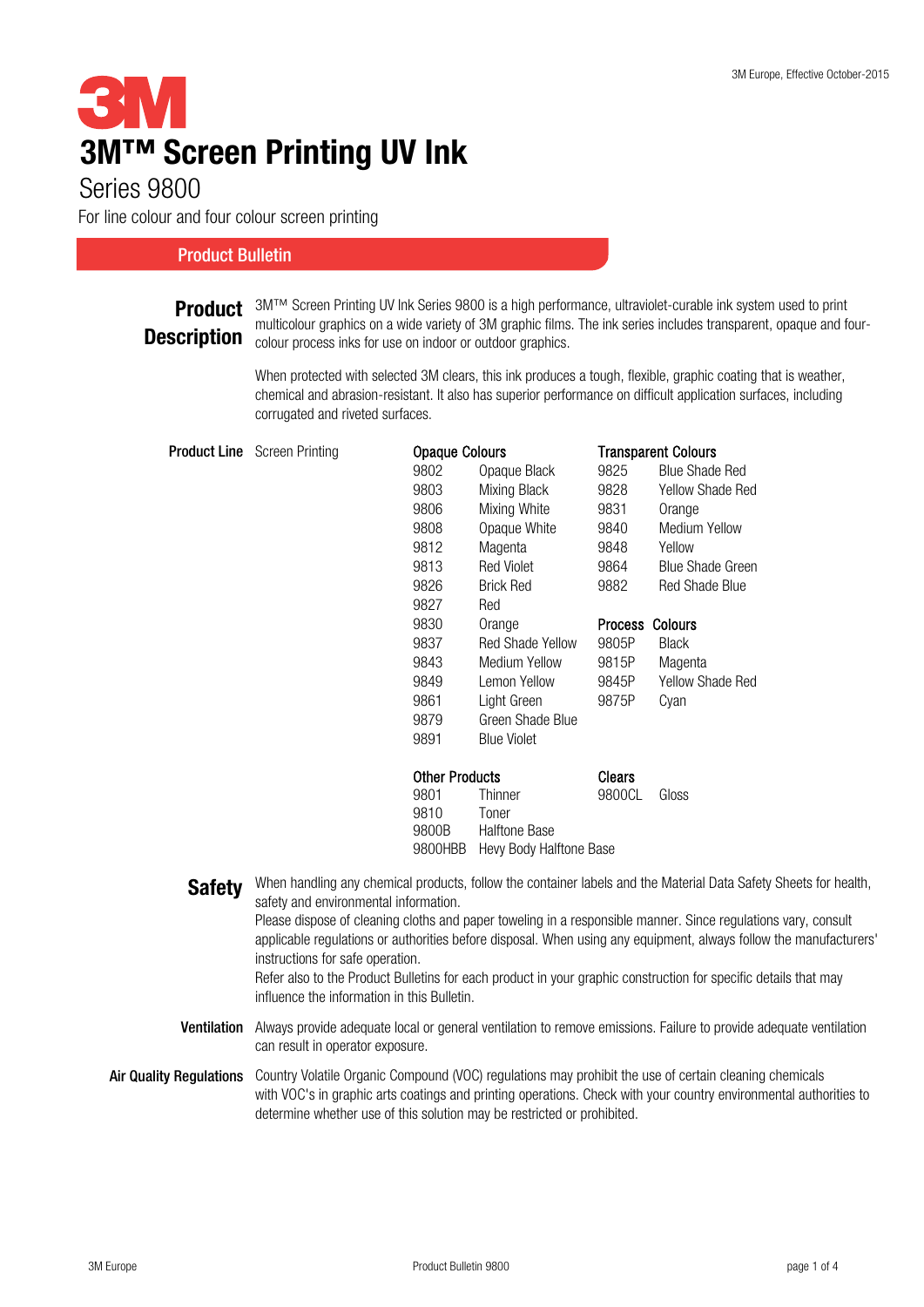|                                                                                                     | Storage Shelf life                                                                                                                                                                                                                                                                                                                                                                                                                                       | Use by expiration date shown on the product packaging. A Use By Date is on the ink<br>container product label, as well as the outer shipping carton. Do not use ink that show<br>signs of gelling.                                                                                                          |  |  |
|-----------------------------------------------------------------------------------------------------|----------------------------------------------------------------------------------------------------------------------------------------------------------------------------------------------------------------------------------------------------------------------------------------------------------------------------------------------------------------------------------------------------------------------------------------------------------|-------------------------------------------------------------------------------------------------------------------------------------------------------------------------------------------------------------------------------------------------------------------------------------------------------------|--|--|
|                                                                                                     |                                                                                                                                                                                                                                                                                                                                                                                                                                                          | In case of adding metallic flakes, the pot life of mixed, metallic ink is 1 to 2 days.<br>Pearlescent flakes do not cause the ink to gel, however, they will settle.                                                                                                                                        |  |  |
|                                                                                                     | Storage conditions!                                                                                                                                                                                                                                                                                                                                                                                                                                      | +15°C to +32°C, out of sunlight; away from mercury vapor lamps, quartz-halogen<br>lamps, or arc lamps; in original container or in other sealed, black polyethylene<br>containers. Do not store the inks in glass or metal containers.                                                                      |  |  |
| <b>Compatible</b><br><b>Products for 3M™</b><br><b>MCS<sup>™</sup> Warranted</b><br><b>Graphics</b> | <b>Graphic Films</b>                                                                                                                                                                                                                                                                                                                                                                                                                                     | Ink series 9800 is compatible with most of 3M's Scotchcal™, Controltac™, and<br>Scochlite™ branded graphic films that are designed for screen printing. Refer to the<br>Product Bulletin for the base film being used for ink compatibility, intended<br>applications, construction options and warranties. |  |  |
|                                                                                                     | Clears                                                                                                                                                                                                                                                                                                                                                                                                                                                   | - 3M™ Screen Printing Gloss UV Clear 9800CL<br>- 3M™ Screen Printing Gloss UV Clear 9740i<br>- 3M™ Screen Printing Low Gloss UV Clear 9730UV                                                                                                                                                                |  |  |
|                                                                                                     | <b>Application Tapes</b>                                                                                                                                                                                                                                                                                                                                                                                                                                 | - 3M™ Premasking Tape SCPM-44X<br>- 3M™ Prespacing Tape SCPS-2<br>- 3M™ Prespacing Tape SCPS-55 (use on graphic films with 3M's Comply™<br>adhesive)                                                                                                                                                        |  |  |
| <b>Durability</b>                                                                                   | For detailed warranty information, refer to the Product Bulletin of each base film used in your graphic.                                                                                                                                                                                                                                                                                                                                                 |                                                                                                                                                                                                                                                                                                             |  |  |
|                                                                                                     | Depending on the graphic construction and end use:<br>- Ink series 9800 with gloss clear 9800CL may be warranted for up to 6 years.<br>- Ink series 9800 with gloss clear 9740i may be warranted for up to 8 years.<br>- Ink series 9800 with low gloss clear 9730UV may be warranted for up to 3 years.<br>Processing conditions can affect the durability of the ink. Carefully follow all instructions of the instruction bulletins<br>3.20 and 3.21. |                                                                                                                                                                                                                                                                                                             |  |  |
|                                                                                                     | and 3M™ MCS™<br>Warranty                                                                                                                                                                                                                                                                                                                                                                                                                                 | 3M Performance Guarantee In addition, 3M provides a guarantee/warranty on a finished applied graphic within the<br>framework of 3M Performance Guarantee and/or 3M™ MCS™ warranty programs.                                                                                                                 |  |  |
|                                                                                                     |                                                                                                                                                                                                                                                                                                                                                                                                                                                          | Visit www.3Mgraphics.com for getting more details about 3M's comprehensive graphic<br>solutions.                                                                                                                                                                                                            |  |  |
| <b>Limitations of End</b><br><b>Uses</b>                                                            | 3M specifically does not recommend or warrant the following uses, but please contact us to discuss your needs to<br>recommend other products.                                                                                                                                                                                                                                                                                                            |                                                                                                                                                                                                                                                                                                             |  |  |
|                                                                                                     | - inks used for markings on articulated trucks carrying concrete<br>- inks used for markings on vehicles frequently washed with concentrated strong acids<br>- graphics made of multiple layers of ink and clear that must be stretched during installation                                                                                                                                                                                              |                                                                                                                                                                                                                                                                                                             |  |  |
| <b>Important Notice</b>                                                                             | - 3M Commercial Solutions products are not tested against automotive manufacturer specifications!                                                                                                                                                                                                                                                                                                                                                        |                                                                                                                                                                                                                                                                                                             |  |  |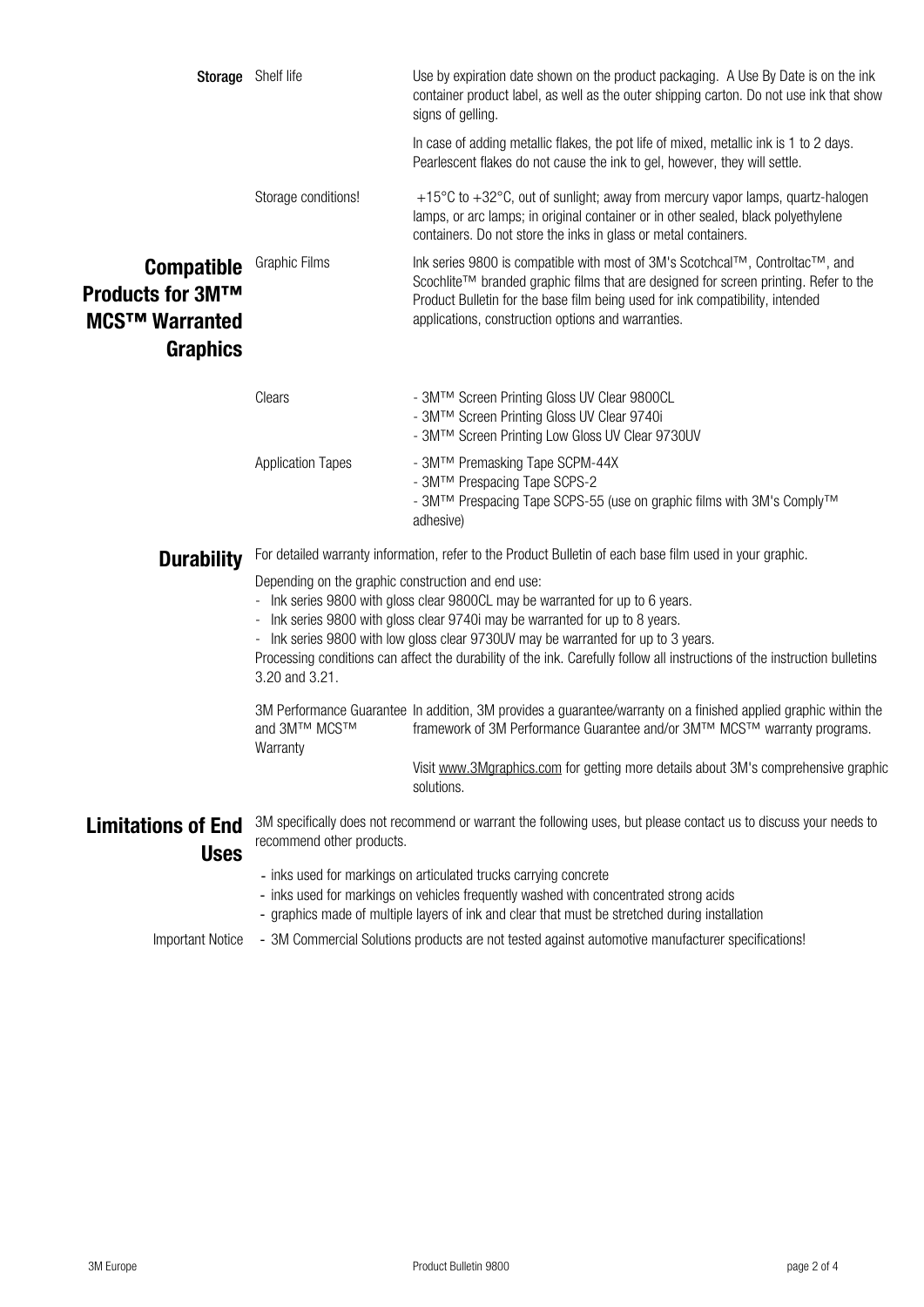### **Graphics** Manufacturing

Graphic protection can improve the appearance, performance and durability of printed graphics. Any printed graphic exposed to abrasive conditions (including vehicles), harsh cleaners or chemicals must include graphic protection in order to be warranted.

When to use an overprint clear or overlaminate overlaminates and printable clears. Shipping finished graphics **Converting** Information Screen Printing Abrasion and Loss of Gloss **Converting** Information Thermoforming Elongation limit Application [> Instruction Bulletin 5.5 'General Procedures for Interior and Exterior Dry Application' <](http://multimedia.3m.com/mws/media/1002230O/instruction-bulletin-5-5.pdf)  Maintenance and Cleaning Important Safety Remark Application to glass Use a cleaner designed for high-quality painted surfaces. The cleaner must be wet, non-abrasive, without strong solvents, and have a pH value between 3 and 11 (neither strongly acidic nor strongly alkaline). Refer to Instruction Bulletin 6.5 'storage, handling, maintenance and removal of films and sheetings', for general maintenance and cleaning information. [>Instruction Bulletin 6.5 'Storage, Handling, Maintenance and Removal of Films and Sheetings'<](http://multimedia.3m.com/mws/media/986574O/instruction-bulletin-6-5.pdf)  Refer to Instruction Bulletin 5.16 'Thermoforming' for special recommendations, limitations and processing requirements when forming with applied films. >Instruction Bulletin 5.16 'Thermoforming'< Forming of applied film on sheets should not exceed 50% elongation. See product bulletin ATR 'application tape recommendations' for information about selection and use of suitable application tapes for this product, please. [> Product Bulletin Application Tape Recommendations <](http://multimedia.3m.com/mws/mediawebserver?mwsId=kkkkkmN6cwZLdp4MGQ4wdQzYYON3YwN69OlkYOlkYkkkkkk--) Refer to Instruction Bulletin 5.5 'General Procedures for Interior and Exterior Dry Application', for general application information. The application of colored or printed film onto glass can lead to glass breakage through thermal expansion of the glass. The local conditions must be examined for the danger of glass break by uneven heat absorption through sun exposure. Type of glass (insulation glass, float glass, LSG, toughened safety glass, semi-tempered glass, etc.), glass dimension, joint condition, flexibility of the sealant, quality of the edge finishing, geographical orientation and partial shadow during sun exposure are the determining factors. Light color designs and application on the outside of the window are to be preferred. A free non-applied framework of 4 mm around the entire window front can help to dissipate the absorbed warmth. According to common knowledge a thermal crack can occur at temperature differences of approx. 130°C (toughened safety glass), approx. 40°C (float glass) or approx. 110°C (semi-tempered glass). Coldest place is usually under the framework in the embedded joined window part, the warmest place is typically on the darkest place in the format. Because of the many above mentioned factors, glass breakage cannot be fully predicted, therefore 3M does not accept liability for glass breakage when using this film for window Abrasion damage and loss of gloss are not covered by any 3M warranty. This is considered normal wear and tear. Formulations and processing conditions can affect ink durability. Refer to the 3M Product and Instruction Bulletins for your ink for limitations and proper usage. Graphic protection can improve the appearance, performance and durability of your graphic. A clear coat also prevents chalking on unprinted films. Use equipment designed to handle high viscosity materials and make sure the coating is evenly applied to the specifications given in the clear's Instruction Bulletin. There are unique health and safety considerations that must be understood prior to vacuum forming faces using translucent films. See instruction bulletin GPO 'graphic protection options' for further information about selection and use of protective [> Product Bulletin Graphic Protection Options <](http://multimedia.3m.com/mws/mediawebserver?mwsId=SSSSSufSevTsZxtUO82xPY_1evUqevTSevTSevTSeSSSSSS--) Flat, or rolled film side out on 130 mm (5 inch) or larger core. These methods help to prevent the liner from wrinkling or application tape, if used, from popping off.

graphics.